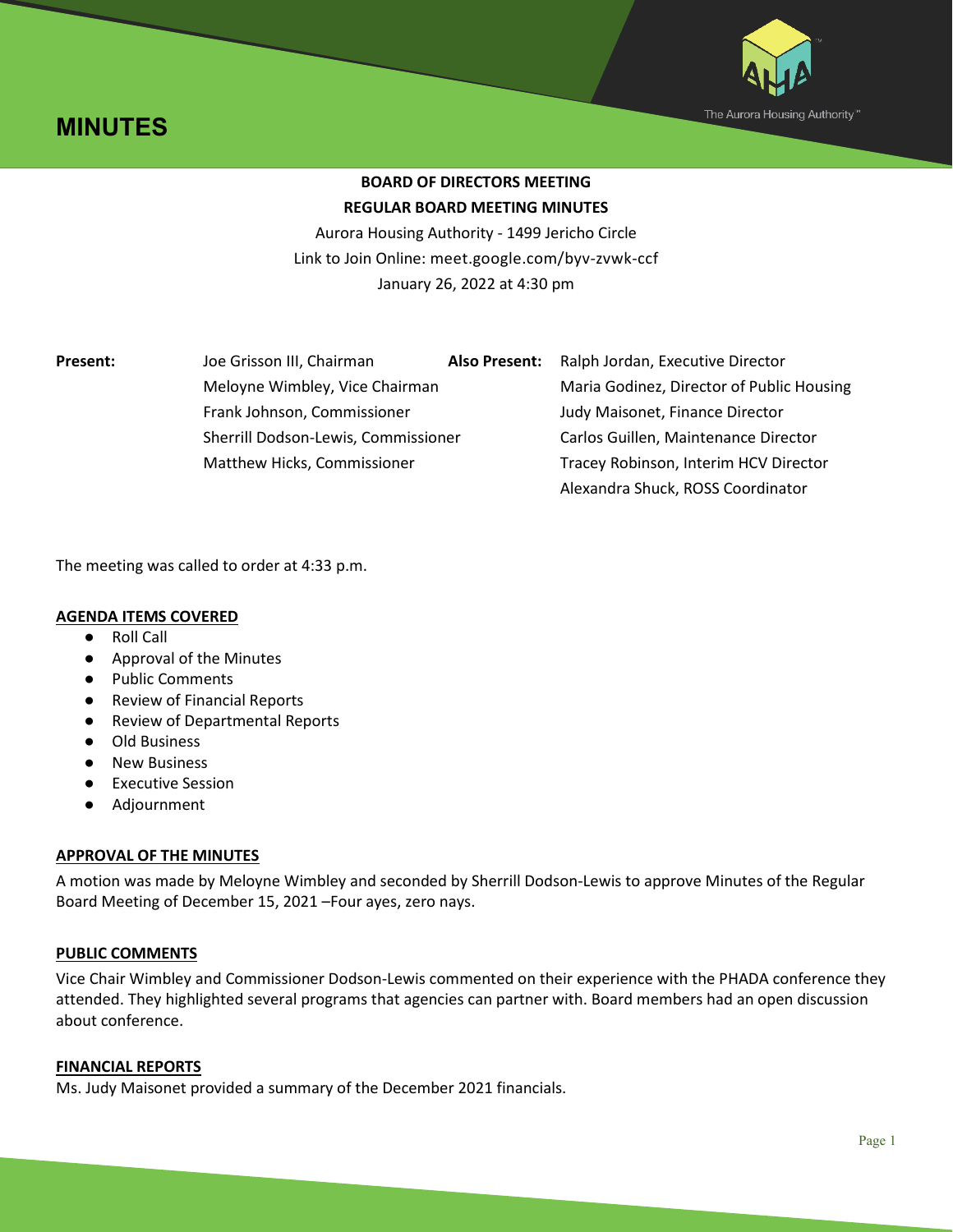# **DEPARTMENTAL REPORTS**

# **Public Housing**

Ms. Maria Godinez provided a summary of her report highlighting the change issues by HUD via PIH notice requiring housing agencies to change from 14-day late rent notice to 30-day notice. In Kane County landlords are required to apply for the Illinois Rental Assistance Program in an effort to remedy the issue. If the landlord chooses not to apply, they forfeit the right to any monies due. Possession of the unit would still be granted.

Ms. Godinez added that the agency continues working Parking Pass, a software company to implement electronic registration of vehicles. We will also go to assigned parking for the residents on Northeast Drive and in the "circle" at Southwind.

The AHA has partnered with Top Box Foods and Norther Illinois Food Bank to provide meat, dry goods and produce boxes to varies AHA sites.

Finally, Ms. Godinez highlighted the MASS indicators and the Tenant Account Receivables. The percentage is a bit high but it is normal for this time of year. The AHA team will continue working with tenants to bring that number down.

# **Resident Opportunities Self-Sufficiency (ROSS)**

Ms. Alexandra Shuck read from her report.

# **Housing Choice Voucher (Section 8)**

Mrs. Robinson read from her report. Her report, highlighting that there has been a total of 96 voucher issued with 19 families leased-up. Extensions are being granted to allow families to continue their search for a unit.

Emergency Housing Voucher wait list continues accepting applications. To date, there is 204 applicants on the waiting list with 149 having been pulled for final eligibility. 41 Emergency Housing Vouchers have been issued. 6 families have leased up.

All questions/concerns voiced were settled.

# **Maintenance**

Mr. Carlos Guillen read from his report. He highlighted that maintenance staff continues to cleaning and disinfecting Centennial House and Maple Terrace. Building are being disinfected at least twice a day.

Six (6) units were turned for occupancy. Other activities included cleaning snow and spreading salt at all the sites assisting with prepping for food distribution events and Installing new air filters at all the scattered houses, Backflow testing at Jericho and the installation of new water meter at 1640 by the City of Aurora. 1630 will be scheduled for the following month.

Mr. Guillen provided a list of unit turns that were completed. Mr. Guillen also provided a summary of work performed by contractors.

Staff continues to work staggered shift to maintain CDC Social Distancing recommendations.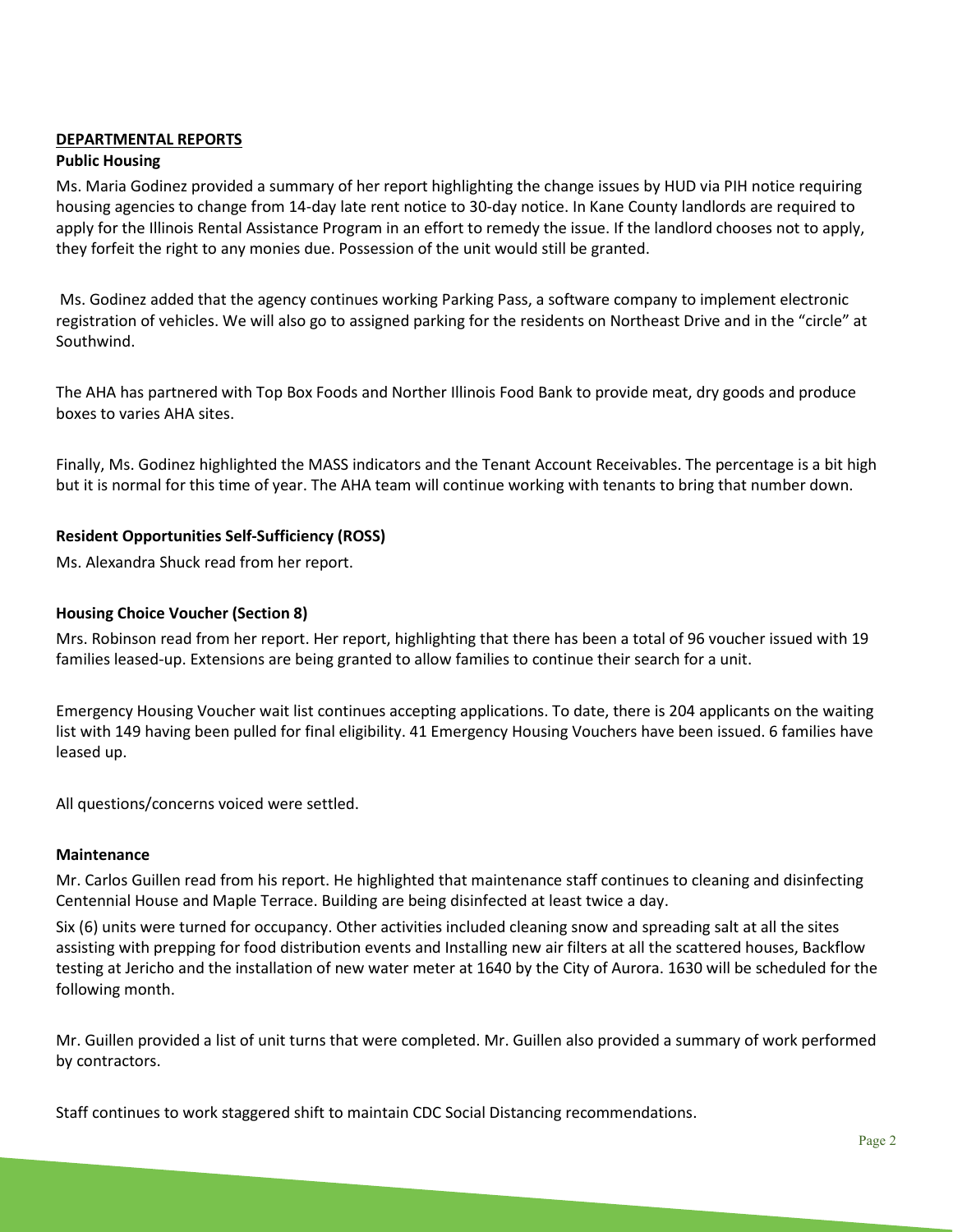All questions/concerns voiced were settled.

### **Executive Report**

Mr. Jordan read from his report the AHA is providing customer service to residents. Staff had meetings with residents at Centennial House and Maple Terrace but chose to not hold the meeting for the family site due to the pandemic numbers rising. No in person meetings have been scheduled for January. As things get better staff will restart meeting with residents again.

The AHA continues making progress in administering the Emergency Housing Vouchers. The AHA received and additional 3 Emergency Housing Vouchers (EHV) from HUD for a total of 48 vouchers to issue.

The agency will begin to work on its HUD Annual and 5-Year Plan. The agency will update the plan, which will include the finalization of the Indian Trail project.

The AHA partnered with VNA Healthcare to provide health care at Maple Terrace and Centennial House. The VNA would work at each site monthly assisting residents with their health issues. They would also continue to provide COVID vaccines, flu shots, physicals among other services.

The Northern Illinois Food Bank has provided boxes of food to our residents at Maple Terrace during the week of January 10th, 2022. The Food Pantry is partnering with our agency to provide food to AHA residents on a monthly basis.

Mr. Jordan went on to mention the AHA issues a RFP for the Indian Trail washer and dryer project. The project will be funded by the CDBD grant from the City of Aurora.

Staff will start working on land disposition in order to complete the closing of the Fourteen Forty-nine development project. Land would be transferred to Northern Lights Development Corp (NLDC).

Mr. Jordan provided a brief update of the status of the NLDC building and rehab projects.

AHA and development team will start meeting with City officials the week of February 7, 2022 to present Fourteen Forty-nine Senior Estates development project.

Any questions voiced were settled.

#### **OLD BUSINESS**

None discussed

#### **NEW BUSINESS**

Chairman Joe Grisson advised we was elected Vice President of commissioners for NAHRO. There will be a conference in May. The emphasis will be on training for commissioners. He encouraged commissioner to take advantage.